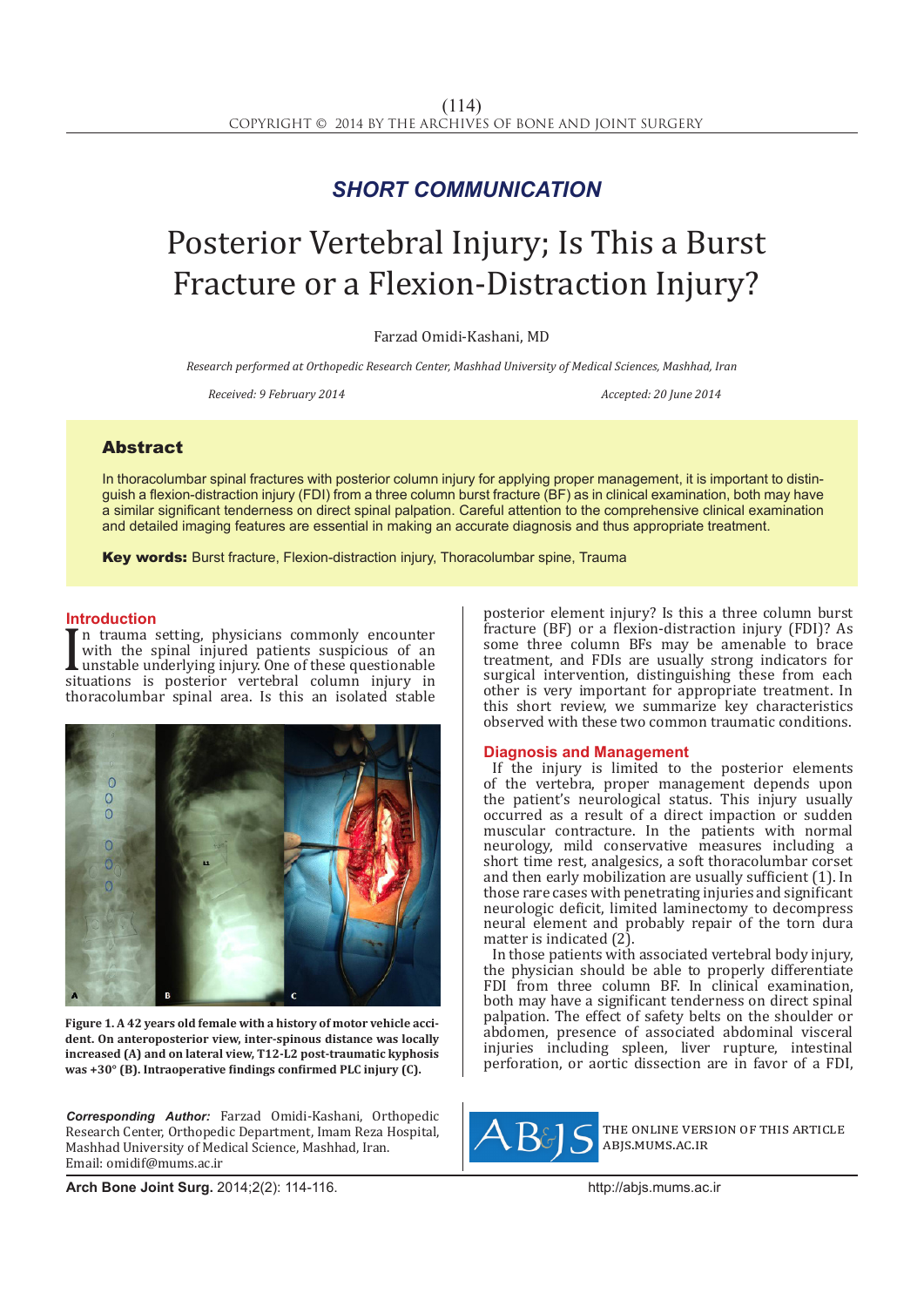THE ARCHIVES OF BONE AND JOINT SURGERY. ABJS.MUMS.AC.IR POSTERIOR VERTEBRAL INIURY VOLUME 2. NUMBER 2. JUNE 2014



**Figure 2. A 34 years old man presented with three column BF of L2 vertebra. A and B demonstrated plain radiographs, while C and D show his MRI and CT scanning views, respectively. Note increased inter-pedicular distance in L2 on anteroposterior view (A) and the absence of increased signal intensity in the PLC area on T2 weighted MRI (C). Canal compromise due to the retropulsed bony fragments and vertical fracture line without any significant posttraumatic kyphosis are in favor of BF.**

while simultaneous occurrence of axially failed fractures like plateau or plafond of the tibia, and especially calcaneus are more commonly occurred with a BF  $(3, 4)$ . In plain radiography, wide inter-pedicular distance on anteroposterior view is characteristic of a three column BF, while an inappropriately increased inter-spinous distance is highly indicative of FDIs (Figure 1) (5, 6). Significant post-traumatic kyphosis is also in favor of PLC disruption and FDIs, but this is not a definite rule.

Although, both middle and posterior columns fail in three column BF and FDI, they fail in compression in the former and in distraction in the latter. Therefore, retropulsion of a bony fragment from the middle column into the vertebral canal is another characteristic of BFs. Pattern of the bony fracture of the posterior elements of the injured vertebra has also some clues for proper diagnosis. Fracture lines extending vertically are usually indicative of axially applied loads in BFs but horizontal fracture lines in laminae are in favor of a FDI. However, these details are more clearly observed in computed tomography (CT) images (4, 7) (Figure 2).

In magnetic resonance imaging (MRI) scanning, tearing of posterior ligamentous complex (PLC) in the form of increased signal intensity is more clearly observed in T2 weighted images especially in short-tau inversion recovery (STIR) sequences (8). Some authors believe

| Table 1. Differential characteristics of a thoracolumbar spinal injury with posterior column disruption |                     |                           |
|---------------------------------------------------------------------------------------------------------|---------------------|---------------------------|
| Index                                                                                                   | Three column BF     | <b>FDI</b>                |
|                                                                                                         | Physical Exams:     |                           |
| -Posterior pain and tenderness                                                                          | Mild to moderate    | Mild to moderate          |
| -Effect of safety strap                                                                                 | Absence             | Present                   |
| -Abdominal visceral injury                                                                              | Rare                | Common                    |
| -Aortic dissection                                                                                      | Rare                | Probable                  |
| Plain Radiography:                                                                                      |                     |                           |
| -Middle column height                                                                                   | Decreased           | Normal or Increased       |
| -Inter-pedicular distance                                                                               | Normal or Increased | Normal                    |
| -Inter-spinous distance                                                                                 | Normal or decreased | Increased                 |
| -Laminar fracture line                                                                                  | Vertical            | Horizontal                |
| -Post-traumatic kyphosis                                                                                | Not significant     | Significant               |
| Computed Tomography:                                                                                    |                     |                           |
| -Canal compromise (bony retropulsion)                                                                   | Common              | Rare                      |
| -Comminution in lamina                                                                                  | Common              | Rare                      |
| -Laminar fracture line                                                                                  | Vertical            | Horizontal                |
| Magnetic Resonance imaging:                                                                             |                     |                           |
| -PLC in T2 weighted images                                                                              | Normal intensity    | Increased signal intensit |
| -Canal compromise                                                                                       | Common              | Rare                      |